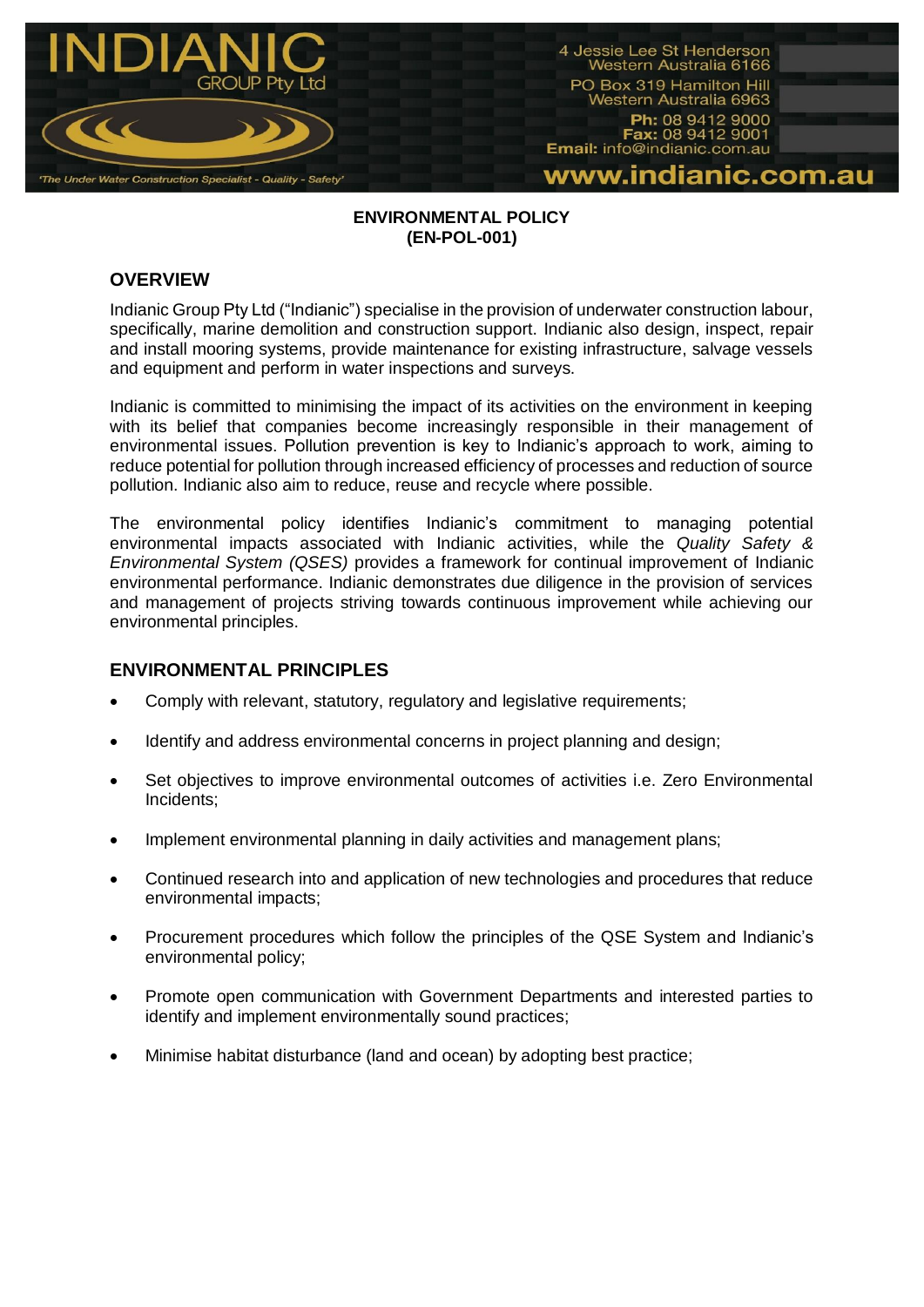

4 Jessie Lee St Henderson Western Australia 6166 PO Box 319 Hamilton Hill Western Australia 6963 Ph: 08 9412 9000 Fax: 08 9412 9001 Email: info@indianic.com.au www.indianic.com.au

- Minimise and where possible eliminate the use of harmful substances;
- Employ and promote waste management through the principles of **R**educe, **R**euse and **R**ecycle;
- Provide workers with skills and knowledge to attain Indianic environmental responsibilities and promote environmentally responsible work ethics; and
- Ensure continued development through regular audits and progress reviews of the QSE System.

## **DIRECTORS ARE RESPONSIBLE**

- For overall environmental management and risk/impact minimisation;
- For promoting and encouraging contributions towards environmental management;
- For approving and reviewing Indianic policies and procedures;
- To approve resources for effective environmental management;
- To fulfill responsibilities from the *Environmental Protection Act* and relevant statutory, regulatory requirements.

### **MANAGEMENT AND SUPERVISORS ARE RESPONSIBLE**

- For ensuring work is conducted in a responsible and safe manner at all times;
- To provide environmental training and resources including documentation;
- For ensuring compliance with relevant statutory, regulatory and legislative requirements;
- For ensuring internal audits are performed and report results to senior management;
- For monitoring compliance with environmental controls;
- For provision of a reporting/investigation system to ensure all environmental incidents and employee/client/stakeholder concerns are identified and addressed; and
- For promoting compliance with Indianic policies, procedures and environmental controls and setting a good example for all employees.

### **INDIANIC EMPLOYEES, CONTRACTORS AND VISITORS ARE RESPONSIBLE**

- For complying with Indianic policies, procedures and environmental controls;
- To promote and maintain environmental awareness;

*\*\*This policy is reviewed and approved by the General Manager on an annual basis.*